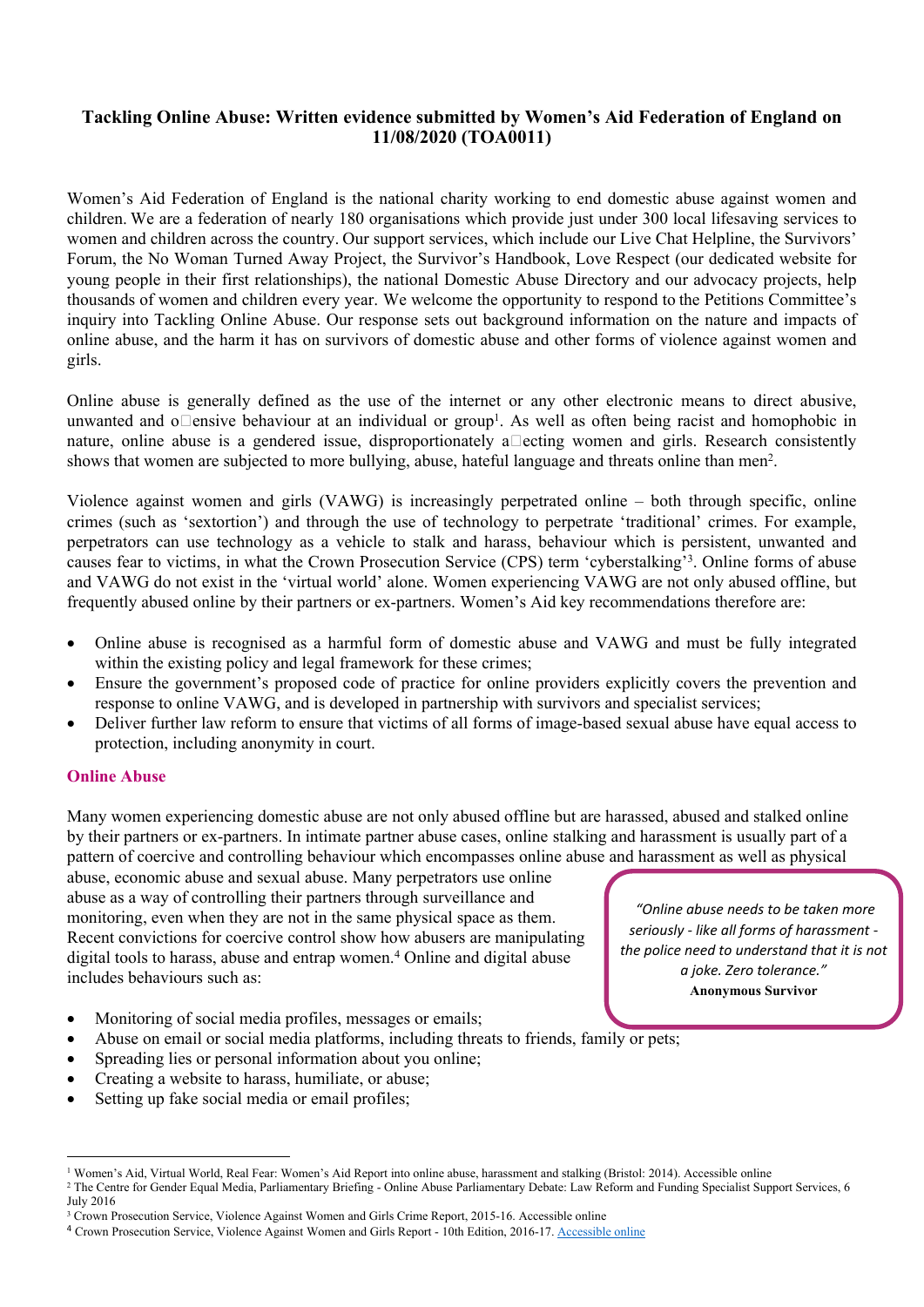- Image based sexual abuse including sharing private photos online without your consent (so-called 'revenge pornography');
- Using GPS or other geolocator software to track your movements;
- Using spyware.

A 2015 Women's Aid survey of 693 survivors<sup>5</sup> who had been abused online by their partner or ex-partner found that for 85% of respondents the abuse they received online from a partner or ex-partner was part of a pattern of abuse they also experienced offline. For half (50%) of survivors responding the online abuse they experienced also involved direct threats to them or someone they knew. Despite the prevalence of, and harm caused by, online abuse, however, survivors continue to report poor responses, outdated legal protections and a lack of understanding about the nature and impact of this form of the crime. It is crucial that urgent action is taken to ensure that survivors feel safe online.

It is vital that online abuse is recognised as a harmful form of domestic abuse and VAWG, and is fully integrated within the existing policy and legal framework for these crimes. We welcome that the government's proposed Domestic Abuse Protection Order (DAPO) brought forward in the Domestic Abuse Bill will prohibit a perpetrator from making both offline and online contact. It will be crucial to ensure that breaches of these orders, whether on or offline, are dealt with consistently. We urge the government to ensure action to:

- Improve **police training and tools to tackle online abuse**;
- Include **online and digital forms of abuse in mandatory Relationship and Sex Education** rolled out in schools from September 2020.<sup>6</sup>

## **Internet Safety**

The government recently published a number of commitments to improve online safety. The Online Harms white paper published in April 2019 set out proposals for a new statutory duty of care to make online companies more responsible for the safety of users, codes of practice to set out how companies must meet this duty, and a regulator to enforce this duty and issue the codes of practice. Women's Aid are calling for the government's proposed code of practice to explicitly cover how online providers prevent and respond to online violence against women and girls, and to be developed in partnership with survivors and specialist services. We want the code to include the following obligations for online providers:

- **Requirements** on preventing, prohibiting and responding to domestic abuse;
- **Clear expectations for the response** to civil and criminal investigations and proceedings in **domestic abuse and VAWG cases,** how online providers respond to protection orders such as the new DAPO, **and for how evidence is handled, stored and shared**;
- **Working with specialist services to ensure the safety risks** of new products are assessed, tested, and resolved at the design stage;
- The **provision of specialist training for online support teams** on the nature and impact of these crimes.

We know that technology has delivered dangerous new mechanisms for control. It is therefore vital that providers improve awareness and understanding about the safety risks and features of laptops and tablets, and use default settings to improve safety. We are further calling for regulatory action where platforms and products are used explicitly to perpetrate a crime - such as tracking devices and spyware advertised specifically for stalking a partner. We recommend the following action is taken to ensure survivors and victims feel safe online:

 The **sale and marketing of spyware apps or software for the purpose of monitoring a partner or expartner is banned** - and the default settings on smartphones to turn the 'find a friend' service is turned off.

## **Online and 'image-based sexual abuse'**

The non-consensual creation and distribution of private sexual images - termed 'image-based sexual abuse'<sup>7</sup> - is a widespread and harmful form of online VAWG. Image based sexual abuse involves the non-consensual taking

<sup>5</sup> Women's Aid, Online Safety, Accessible online.

<sup>6</sup> Of 167 responses to this question, 56% (n=94) of survivors stated that the priority for government in tackling online abuse was ensuring that relationships and sex education for children and young people must tackle online abuse.

<sup>7</sup> Clare McGlynn and Erika Rackley, 'Image-Based Sexual Abuse' (2017) *Oxford Journal of Legal Studies* 534–561